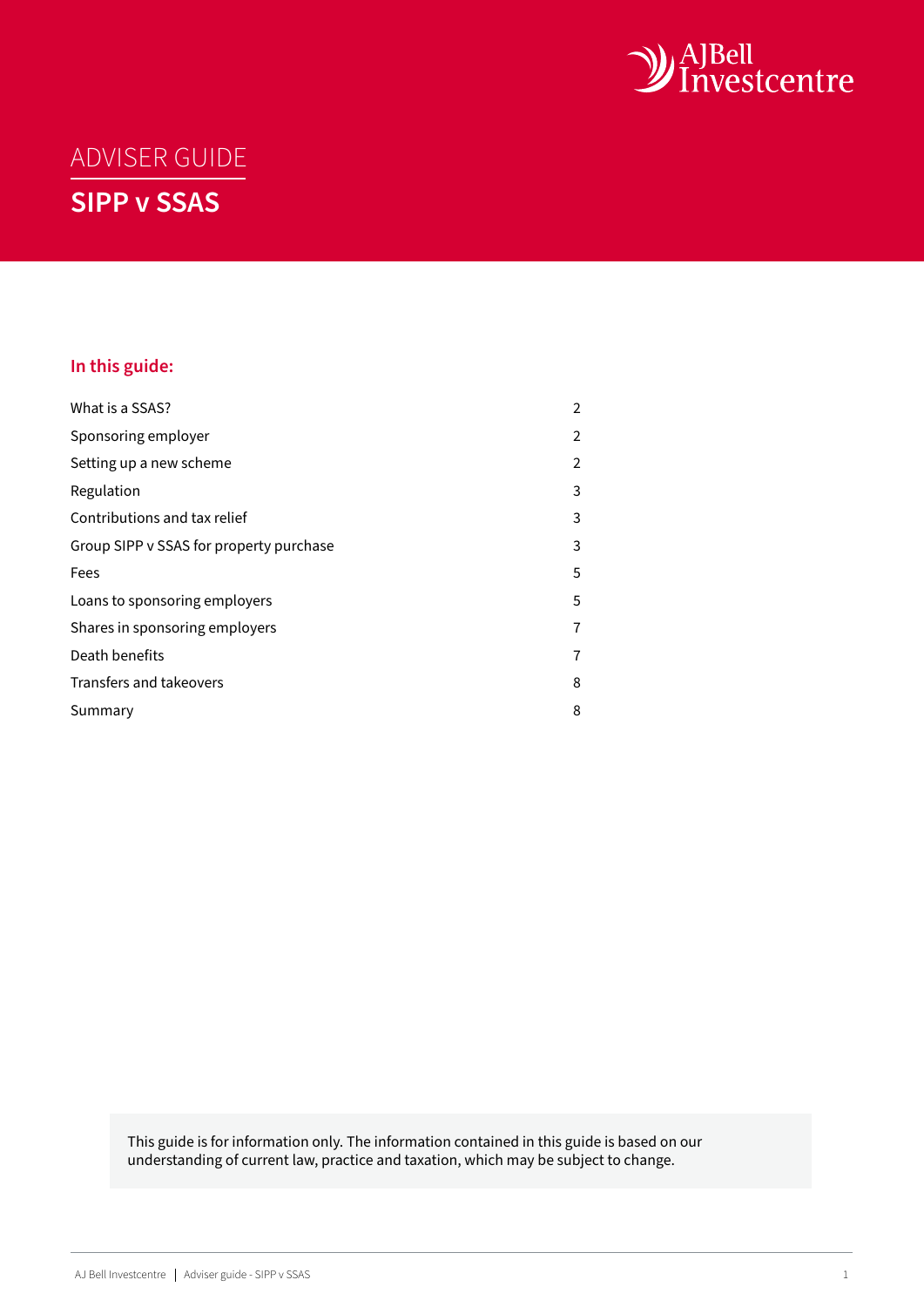## <span id="page-1-0"></span>**What is a SSAS?**

A SSAS is a 'small self-administered scheme'. It is an occupational pension scheme that can have a maximum of 11 members – the regulations refer to this as a relevant small scheme with "fewer than 12 members", where all members are trustees and decisions are made unanimously. Where these criteria are met, the scheme is exempt from many additional requirements usually associated with occupational pensions in relation to statements of investment principles, costs information to members, governance committees, etc.

It is a trust-based scheme and an individual trust deed will be drawn up for each scheme that is established. Usually a template will be used but it is possible for each SSAS to have a slightly different trust deed and rules.

In practice, SSASs are most commonly used for directors of small businesses to pool their pension funds and make investments in commercial property for the business to operate from, or to make loans to the sponsoring employer. SSASs can also be used for family trusts.

## **Sponsoring employer**

As an occupational scheme, there must be a sponsoring employer who establishes the scheme for the benefit of their employees. As long as the employer has at least one employee, then it is possible for them to establish a SSAS.

Most commonly, the sponsoring employer will be a trading company, but it could also be an investment company, partnership or even a sole trader provided they also had an employee for whom they were setting up the scheme to benefit.

It is also possible to have more than one sponsoring employer associated with one scheme. So, for example, if a couple both have their own businesses, they could both be the sponsoring employers of the same scheme.

Although it is a requirement for a SSAS to be set up by a sponsoring employer, it does not have to have one on a continuing basis. This means if the business is sold or wound up at some point in the future, the link to the sponsoring employer can be removed and the scheme can continue.

#### **Setting up a new scheme**

It is the sponsoring employer who establishes the new scheme by completing the establishing trust deed. This deed will set out who the parties are to the scheme, which must include the employer establishing the scheme, the trustees and the scheme administrator. The scheme administrator must then register the scheme with HMRC.

In order to qualify as a relevant small scheme, and avoid extra reporting requirements, all members must be trustees. Since 6 April 2006, there is no longer a requirement to have a professional/independent trustee involved. There must always be at least two trustees, so for one-member schemes another trustee will need to be appointed. This is often the professional trustee, but it can be any other eligible adult.

Most people over the age of 18 are eligible to be a trustee, but there are restrictions on undischarged bankrupts, anyone disqualified as acting as a company director, anyone with unspent convictions for dishonesty or deception, etc.

Although the scheme must be established for the benefit of employees, it is possible for the employer to invite other nonemployees to join the scheme. This can be useful to establish family trust arrangements where not all family members are employed by the business.

The role of scheme administrator can be held individually or jointly. The scheme administrator is responsible for complying with the functions and responsibilities of the role under Part 4 of Finance Act 2004. These include registering the scheme with HMRC, paying certain taxes, reporting events, making returns of information to HMRC and providing information to scheme members regarding the lifetime allowance, pension input payments, benefits and transfers.

They must be 'fit and proper' – this definition includes "having sufficient working knowledge of pensions and pension tax legislation to be fully aware and capable of assuming the significant duties and liabilities of the scheme administrator" or employing an adviser with this knowledge (HMRC's Pension Tax Manual PTM153000).

Although it is possible for a business owner to set up a SSAS with no professional trustee or scheme administrator, this should be approached with caution. If the parties concerned are not on top of all the pension rules and reporting requirements, they could inadvertently make an unauthorised payment, or simply not complete the appropriate returns correctly or on time, and end up with fines and/or tax charges.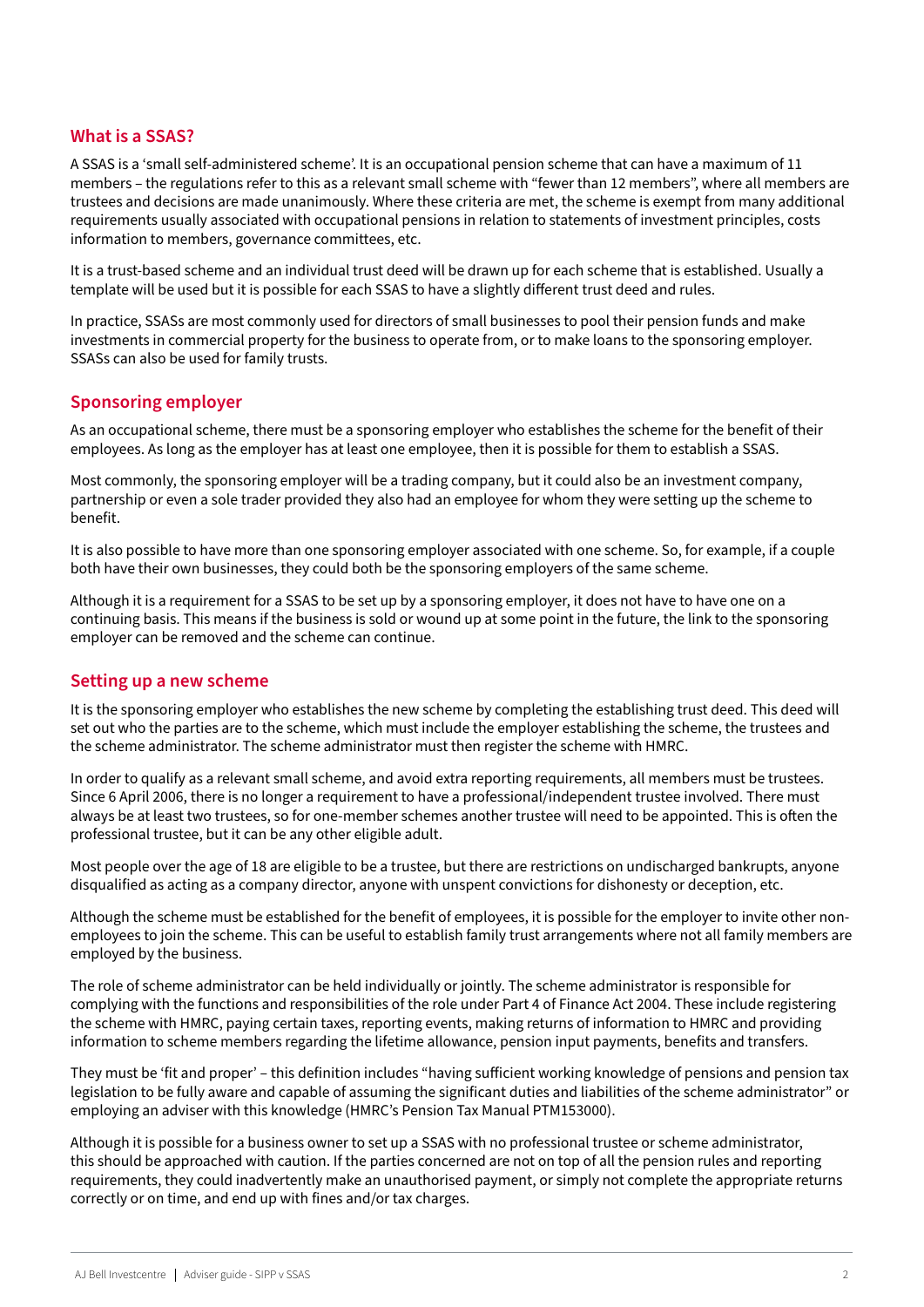<span id="page-2-0"></span>The trustees have the freedom to name the scheme as they choose. Traditionally this might be the "<name of the company> SSAS" or "<name of the company> Directors Pension Scheme" but it could be the "<family name> Family Pension Trust" or similar if more appropriate.

Once the scheme administrator has registered the scheme with HMRC, they will receive the scheme's pension scheme tax reference (PSTR) number. Only once this is received is the scheme established and able to accept contributions and transfers-in. The registration process with HMRC can take anything from a couple of weeks to several months. HMRC may carry out background checks on the parties involved and will only send out confirmation once it is satisfied. When establishing a SSAS, this should be taken into account if there are any urgent requirements – e.g. transfer values that will expire or investment deadlines. The time taken to establish a SSAS is significantly longer than someone opening a SIPP, where they are merely opening a new arrangement in a well-established scheme.

# **Regulation**

As an occupational pension scheme, SSASs are regulated by The Pension Regulator (TPR). All schemes with two or more members must be registered with TPR once the PSTR has been received from HMRC. Again, this may take some time to come through and, although contributions can be made before the TPR registration is confirmed, some ceding providers may ask for this before allowing a transfer to the SSAS.

# **Contributions and tax relief**

As an occupational scheme, a SSAS can operate on either a net pay or relief at source basis. In practice though, there will often only be employer contributions paid to the scheme, so no tax relief is claimed (the employer will benefit from Corporation Tax relief if the usual 'wholly and exclusively' rules are met).

The employer can choose to operate net pay, whereby personal contributions are deducted from gross pay before tax if appropriate. This ensures full tax relief is given at the appropriate rate. Alternatively, the scheme administrator can register the scheme for relief at source so personal contributions can be made and basic rate tax claimed from HMRC. This will involve extra administration for the scheme and the relief takes between 7-11 weeks to be received depending on the timing of the contribution. Any higher or additional rate tax payers will still need to claim the additional relief via selfassessment or contacting HMRC.

Each SSAS can operate net pay or relief at source – it cannot operate net pay for some members and relief at source for others.

Where the employer invites non-employees to join the scheme (for example, family members) and they wish to make personal contributions, then it may be appropriate to operate relief at source, although the individual can still claim the tax relief from HMRC via self-assessment if the scheme is net pay only.

# **Group SIPP v SSAS for property purchase**

A SSAS can be set up as a one-member scheme (often to make a loan to the sponsoring employer – see below), but it is commonly used for two or more members to pool their pension savings and invest in commercial property. Commercial property can also be purchased via a SIPP, so often there is a decision to be made as to which type of pension is more appropriate.

Under a SSAS, all the assets are pooled, with each member owning a share of all assets within the trust. This split of assets will be determined by the contributions and transfers-in in respect of each member, less any benefits taken or transfers-out. If the scheme is borrowing to fund the property purchase, then only one loan is taken out in the name of the pension scheme. The property itself is held in the name of the trustees as trustees of the pension scheme – the single entity that is the pension scheme holds the entire property, regardless of the number of members in the scheme.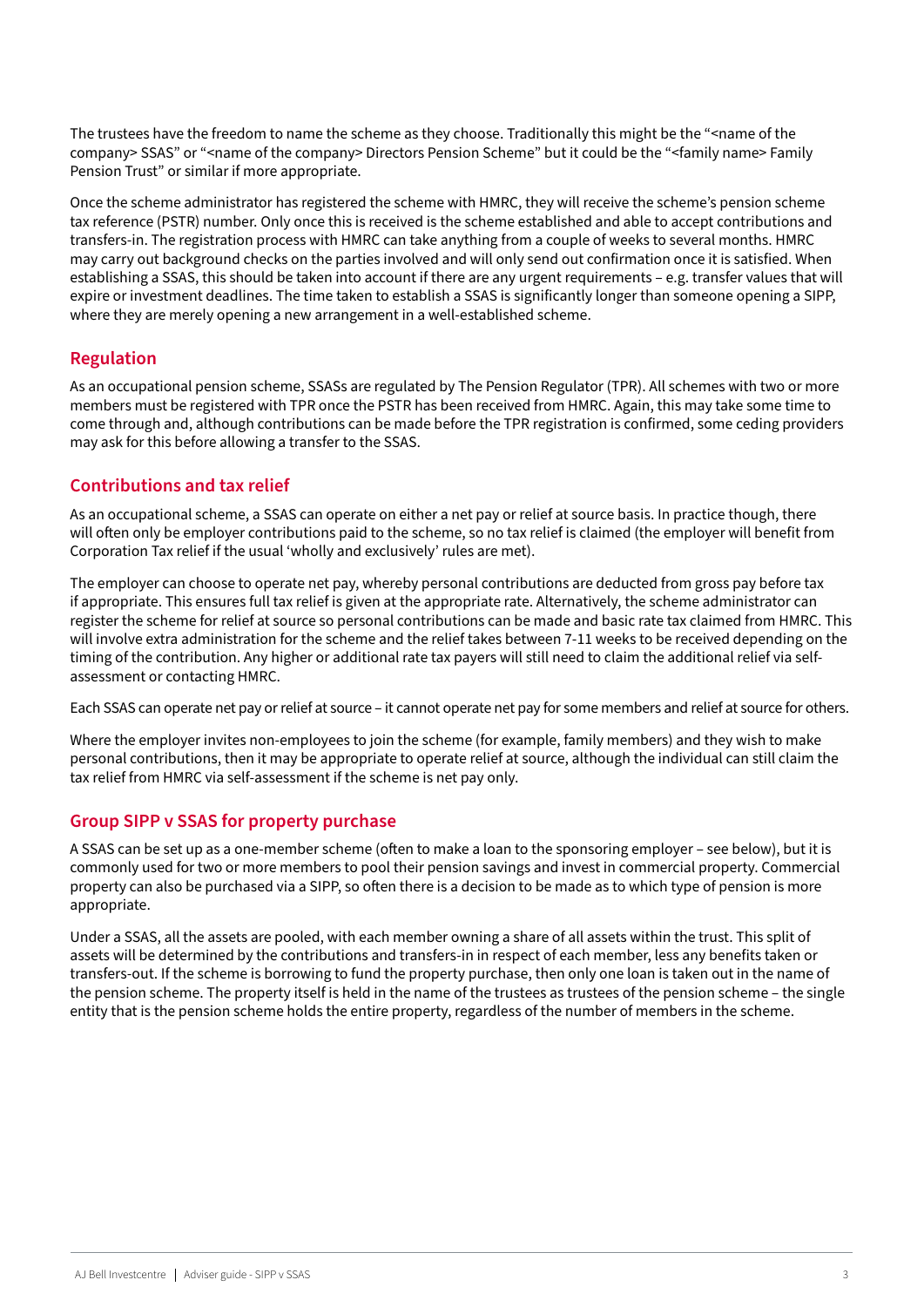

Some providers will offer a group SIPP that operates on a similar basis, but more commonly what is often referred to as a group SIPP is actually a group of SIPPs. Effectively this is two, three, or more SIPPs grouped together to jointly purchase a commercial property. In this instance, each member has their own SIPP, and can hold their own assets separately from other members. If members need to borrow to fund the property purchase, then each member's SIPP will take out a separate loan as appropriate. Any commercial lender will want security, so in practice all members will need to use the same lender as they will all be secured on the same jointly-owned property. Each individual SIPP then purchases a fixed percentage share of the property based on how much they each pay towards the purchase price. The property is held on a tenants-in-common basis between the pension schemes.

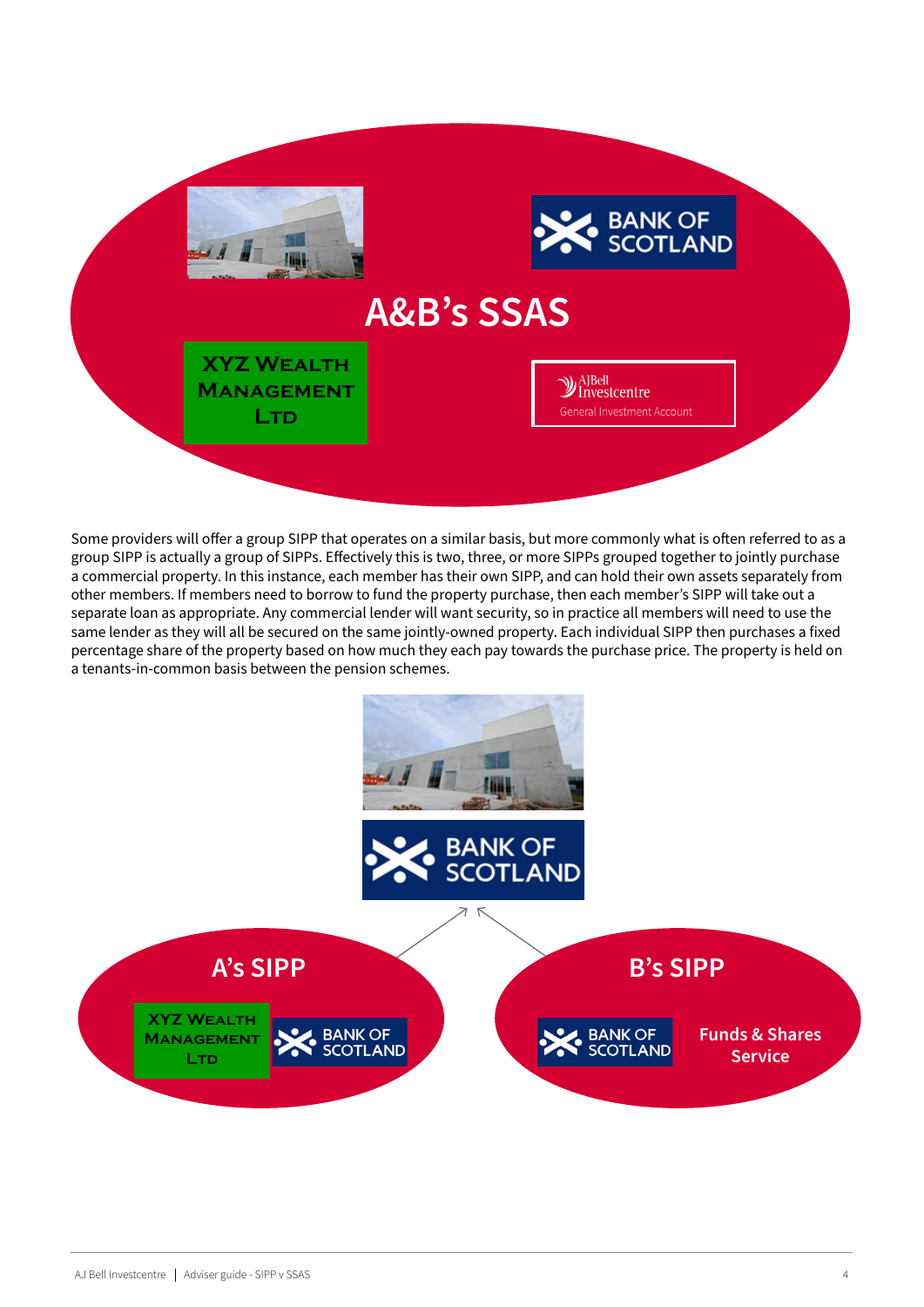<span id="page-4-0"></span>There are advantages and disadvantages of each method of property purchase. Both types of schemes can borrow up to 50% of net scheme assets to help fund the purchase. HMRC rules allow schemes to borrow from any source, including a connected party, as long as it is on commercial terms. In practice, it is more likely that a SSAS will be able to borrow from the sponsoring employer than a SIPP borrow from the member or the member's company – but this may vary between SIPP providers.

Under a SSAS, decisions have to be unanimous, so members will need to agree on the investments held, which will include investments other than the property. Depending on the scheme rules, some SSASs will allow notional earmarking of assets, so different members can have different investment portfolios within the SSAS. If this is required, it should be written into the scheme rules when the scheme is established (although it is possible to change later by a deed of amendment if required and all trustees agree).

Under a group of SIPPs arrangement, members will have their own portfolios completely separate from each other – it is only the property that is held jointly. There will usually be more transactions involved in a group of SIPPs, as the rent generally comes into the joint bank account, then into the individual SIPP accounts to pay off any mortgage or to be invested in the individual SIPP.

## **Fees**

When it comes to costs, then obviously these will vary between providers. A SIPP is generally cheaper than a one-member SSAS, and a SSAS with three or more members will generally be cheaper than three SIPPs.

One advantage of a SSAS is that the sponsoring employer can pay the SSAS fees and this is a tax deductible business expense, as it is an occupational scheme set up for the benefit of its employees. Effectively, this will reduce Corporation Tax for the business in the same way that employer contributions do, but if the members have already used up their annual allowance this allows more funds to remain in the pension. This is not possible under a SIPP.

# **Loans to sponsoring employers**

Another advantage of a SSAS is that it can make a loan to the sponsoring employer. A SIPP does not have a sponsoring employer and any loan to the scheme member, or a person or company connected to the member, is automatically an unauthorised payment.

There are five key conditions that have to be met for a loan to a sponsoring employer to be an authorised payment.

These relate to:

- security:
- interest rate;
- term of loan:
- maximum amount of loan; and
- repayment terms.

#### **Security**

The loan must be secured with a first charge over property that is of at least equal value to the loan including interest. This could be a commercial property owned by the sponsoring employer, but where there is a mortgage already in place, this cannot be used as no other charge can take priority.

It is possible to use taxable property, such as residential property or plant and machinery, but care is needed. At the point the charge is put in place, an interest is acquired and the scheme is treated as having made an unauthorised payment. However, the amount of the payment will be the amount of consideration given for the interest, plus any fees in connection with the acquisition. Generally there is no consideration given when the charge is put in place, and if the fees are paid by the sponsoring employer, rather than the scheme, then no unauthorised payment charge will occur when the charge is put in place.

However, if the employer defaults on the loan, then the scheme may be forced to call in the charge. At this point, the scheme will acquire rights in the taxable property and the unauthorised payment charge will be based on the value of the property. In practice you want to be very confident that the security will never be called in before using taxable property as security.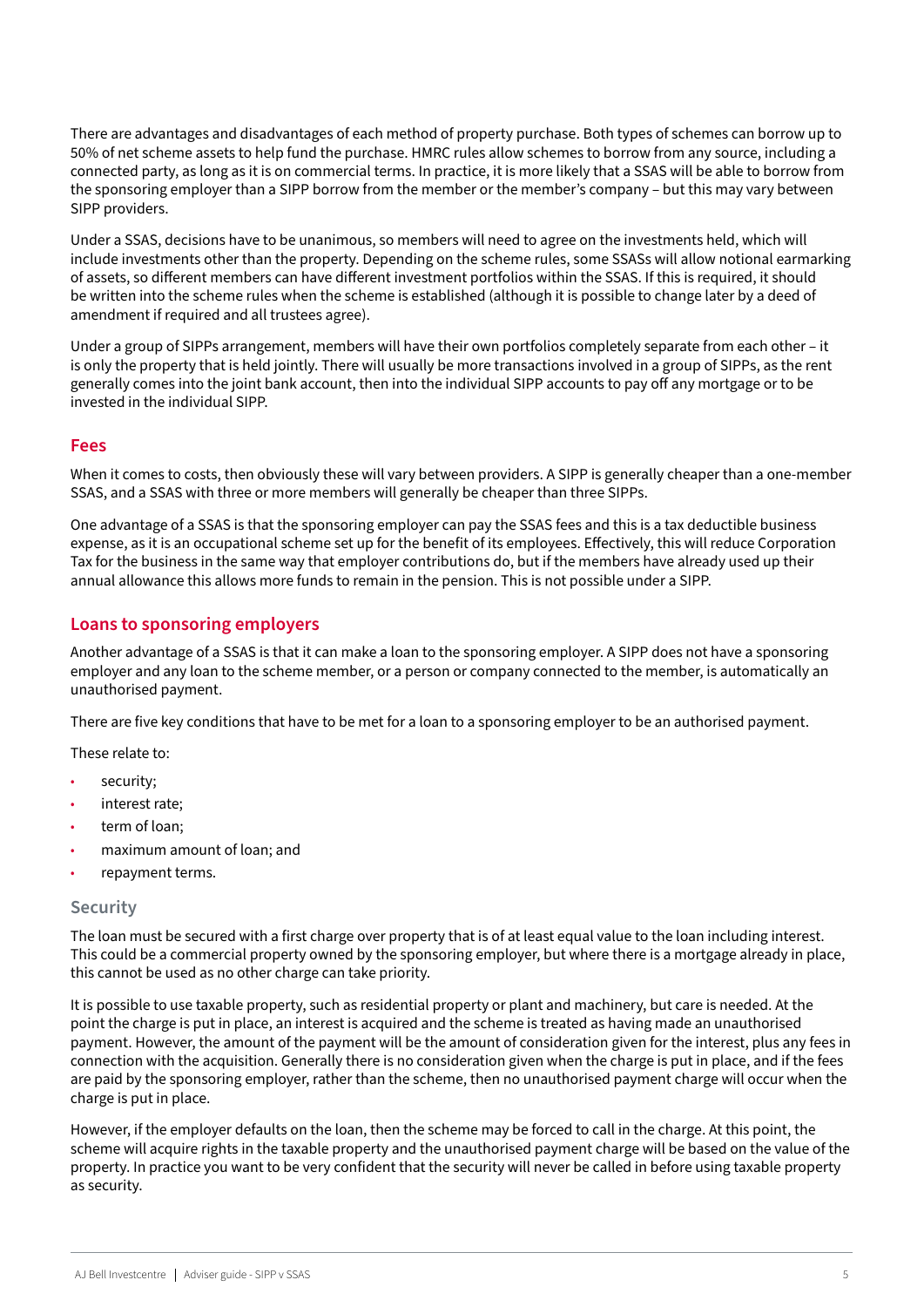The asset used for security does not have to be owned by the sponsoring employer; it is possible for one of the members to put up personal security. Although residential property can be used, caution would be needed before using the member's main residence as, realistically, you don't want the situation to arise where their business is struggling, so defaults on the loan repayments, and then the member also loses their home. If the member has a buy-to-let property or holiday home that can be used, then this may be an option to consider.

#### **Interest rate**

HMRC rules state that all loans must charge interest at least the prescribed rate. The minimum rate is calculated by reference to 1% above the average of the base lending rate of six high street banks specified in regulations (Bank of Scotland, Barclays, HSBC, Lloyds, NatWest and Royal Bank of Scotland). The average rate is rounded to the nearest multiple of ¼%.

In practice, this minimum rate is the same as that charged on unpaid Corporation Tax Self-Assessments and is published on HMRC's website in the CTSA tables entitled 'Interest charged on underpaid quarterly instalment payments', found [here](https://www.gov.uk/government/publications/rates-and-allowances-hmrc-interest-rates-for-late-and-early-payments/rates-and-allowances-hmrc-interest-rates#other-corporation-tax-self-assessment-interest-rates).

Whilst there is no maximum interest rate specified in regulations, the loan does need to be commercial, so if the rate the employer wishes to pay is significantly higher than the minimum, then it may need to evidence that it is a commercial rate. This is to avoid directors or senior employees using this as a means of getting tax deductible payments into their pension whilst avoiding the annual allowance.

## **Term of loan**

The loan repayment period cannot be longer than five years from the date the loan is taken out. If the employer gets into financial difficulty, then the loan can be rolled over for a further period of up to five years from the standard repayment date. The loan can only be rolled over once and is not treated as a new loan. This means the maximum amount is not retested and the existing security can continue without the need for new valuations.

In normal circumstances, the scheme administrator would need evidence of the employer's financial difficulty to grant a rollover (copies of company accounts, etc.), however there is a temporary relaxation of the rules in place until 30 June 2021 which means a rollover can be granted without evidence and it will not be classed as an unauthorised payment.

#### **Amount of loan**

The maximum loan the scheme can make is 50% of net assets. This is a one-off test at the date of the loan, so if the value of other assets held drops below after the loan is taken out, this does not automatically result in an unauthorised payment.

#### **Repayment terms**

All loans must be repayable at least in equal instalments of capital and interest for each complete year of the loan (a 'loan year').

The amount of capital and interest repayments payable by the end of each loan year must not be less than the 'required amount'.

This is calculated as follows:

[(loan + total interest payable)/total number of loan years] x number of loan years in period

#### **Example**

Loan £100,000 for five years. Total interest over the period is £5,000.

[(£100,000 + £5,000)/5] x 1 = **£21,000** [(£100,000 + £5,000)/5] x 2 = **£42,000** [(£100,000 + £5,000)/5] x 3 = **£63,000** [(£100,000 + £5,000)/5] x 4 = **£84,000** [(£100,000 + £5,000)/5] x 5 = **£105,000**

The figures in bold on the right show the amount required to be paid in total by the end of that loan year. In practice, it may be that more is paid in some years than others, and that payments are made quarterly or monthly. As long as the total payments made at the end of each loan year are of at least the required amount, then no unauthorised payment charge will arise.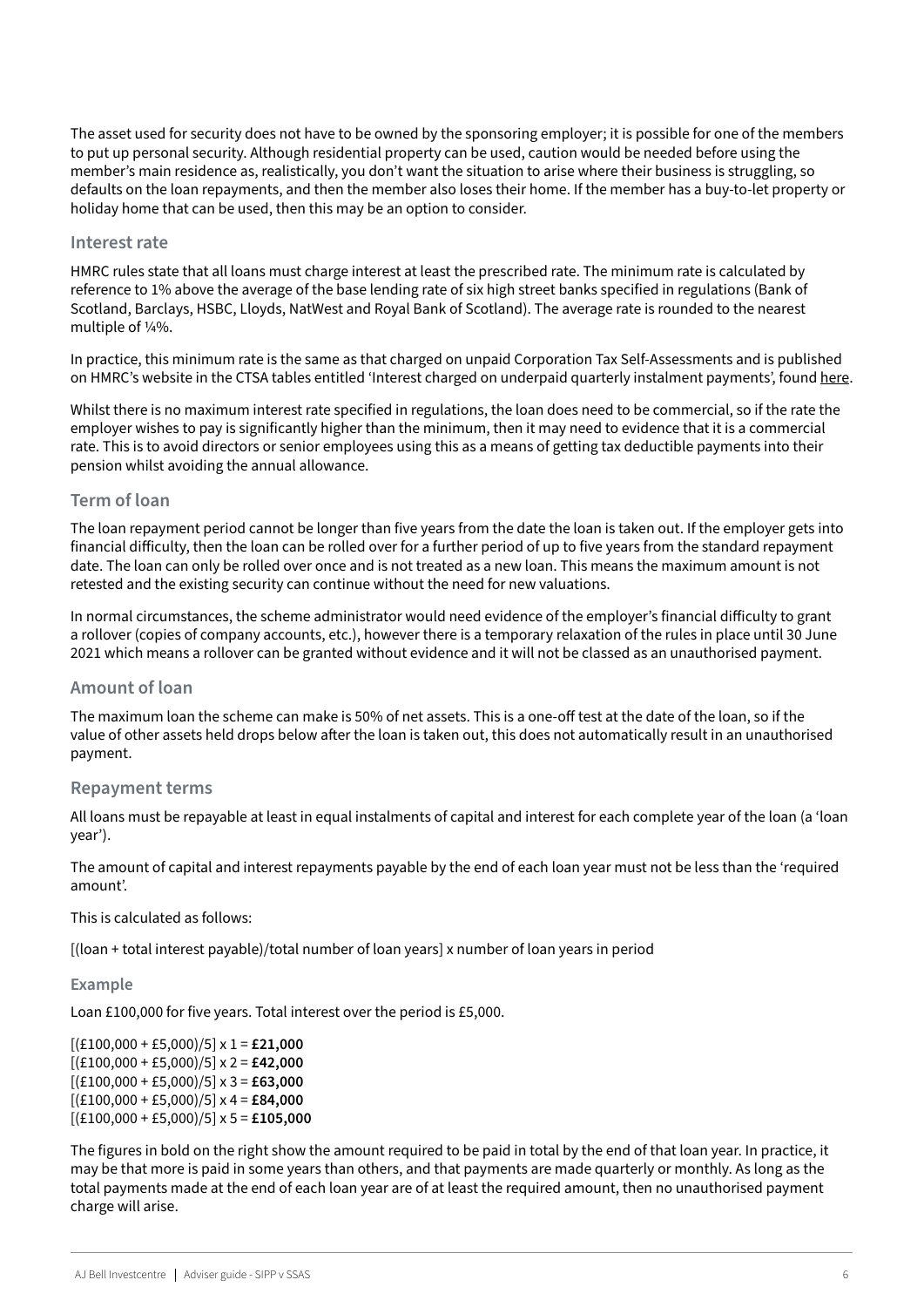# <span id="page-6-0"></span>**Shares in sponsoring employers**

Finance Act 2004 allows occupational pension schemes to purchase shares in the sponsoring employer with up to a maximum of 5% of scheme assets invested in each sponsoring employer and an overall maximum of 20% of scheme assets invested in all sponsoring employers. There is no limit on the amount or percentage of company shares the pension scheme can hold.

However, in practice it is unlikely that a SSAS will be able to purchase shares in the sponsoring employer. This is because SSASs are usually set up for the benefit of the people who control the sponsoring employer. Where the SSAS members have control (either individually or jointly), then they are also deemed to have control of the assets of the company. In almost all cases the company will hold taxable property, which means the SSAS would have an indirect holding of taxable property – which would result in unauthorised payment charges.

There is an exemption for assets below £6,000 where the asset is held solely for the purposes of the administration or management of the vehicle that holds it directly. In practice, most companies will own at least some IT equipment – laptops, mobile phones, etc. To meet the exemption, these could not have any personal use whatsoever – which realistically is highly unlikely, and impossible to monitor. There are many other difficulties with holding unquoted shares, not least of which would be getting valuations, but the taxable property issue alone is enough to make most providers shy away from permitting them in their SSAS.

This also demonstrates another way it would be easy for those who decided to go it alone without the involvement of any professional pension trustee/scheme administrator/practitioner to inadvertently make unauthorised payments that result in tax charges from HMRC.

## **Death benefits**

Since April 2015, the death benefits under pension schemes have become increasingly generous and any individual nominated by the member under a SIPP or SSAS can receive death benefits in the form of flexi-access drawdown as this is no longer restricted to dependants.

There can be many tax advantages of keeping death benefits in a pension environment as opposed to the lump sum being taken out.

When someone dies over the age of 75, any income taken by the beneficiary is taxed at their appropriate rate of tax. For this reason, it could be tax-efficient to skip generations and leave some of the pension to lower-tax-paying grandchildren rather than children. However, this can raise questions around control, with some members having concerns about young people inheriting large sums.

When a SIPP member dies, their beneficiary must have a pension in their own name to receive the benefits. If they are under 18, then a junior SIPP is an option, with the parent or legal guardian having control until the age of 18. However, once they reach age 18, they have complete control regardless of their parent's wishes.

Whether an adult or child, there has to be a transfer of the deceased's funds from a SIPP to the pension of the beneficiary. Where property is held jointly, the share of the property may be able to be transferred in specie to the beneficiary's SIPP if they wish to continue holding it and it is appropriate for them to do so. Otherwise the property may need to be sold (potentially to the other joint owners). Either way, there will be a change in legal ownership and associated costs.

With a SSAS, these options are also available, but as an alternative the beneficiary could join the SSAS. A child under the age of 18 can join as a beneficiary member, without the requirement to be a trustee. The remaining trustees would be making the decisions over the investments in the SSAS, and the legal guardian (who may also be a trustee) will make any request to take income for the benefit of the child (for example to pay school fees).

A SSAS may also be appropriate for young adult beneficiaries (even if they are trustees). As the request to take benefits will be made to the member trustees, rather than just to the provider the beneficiary could not take all the fund and 'blow it' without the knowledge of the other members. When the request is made this would give the other trustees the opportunity to discuss it with the individual before the funds are withdrawn. This could be of interest for family trusts where all members are related.

Another advantage of SSASs with property involved is that, even though the underlying members/trustees of the SSAS may change, the ownership of the property does not – it is still held by the SSAS trust so there is no change in legal ownership and associated costs.